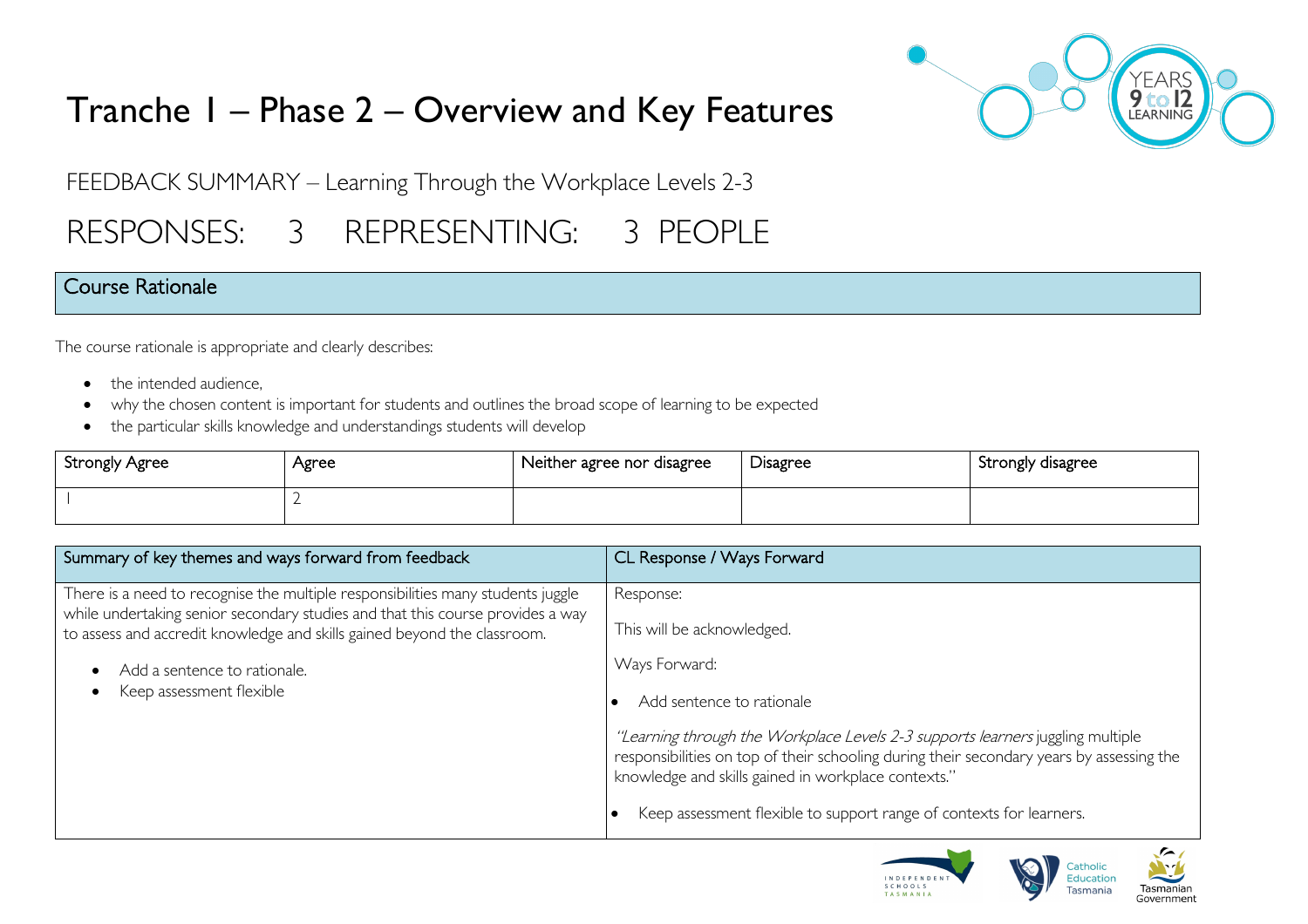## Pathways In

The pathways in are appropriate and clearly describes all relevant pathways.

| Strongly Agree | Agree | Neither agree nor disagree | Disagree | Strongly disagree |
|----------------|-------|----------------------------|----------|-------------------|
|                |       |                            |          |                   |

| Summary of key themes and ways forward from feedback | CL Response / Ways Forward |
|------------------------------------------------------|----------------------------|
| No way forward suggested                             | Response:                  |
|                                                      | No action required.        |
|                                                      | Ways Forward:              |
|                                                      | No action required.        |

# Learning Outcomes

- Learning outcomes describe observable and measurable behaviours so that valid judgements can be made about whether students have achieved the learning outcomes and at what level.
- Clear learning outcomes are important because they communicate to students what they are expected to do as a result of successfully completing a course or module.

In consideration of the learning outcomes identified in this paper do they clearly describe what students will be able to do on successful completion of a course (or module of work)?

| Yes | No |
|-----|----|
|     |    |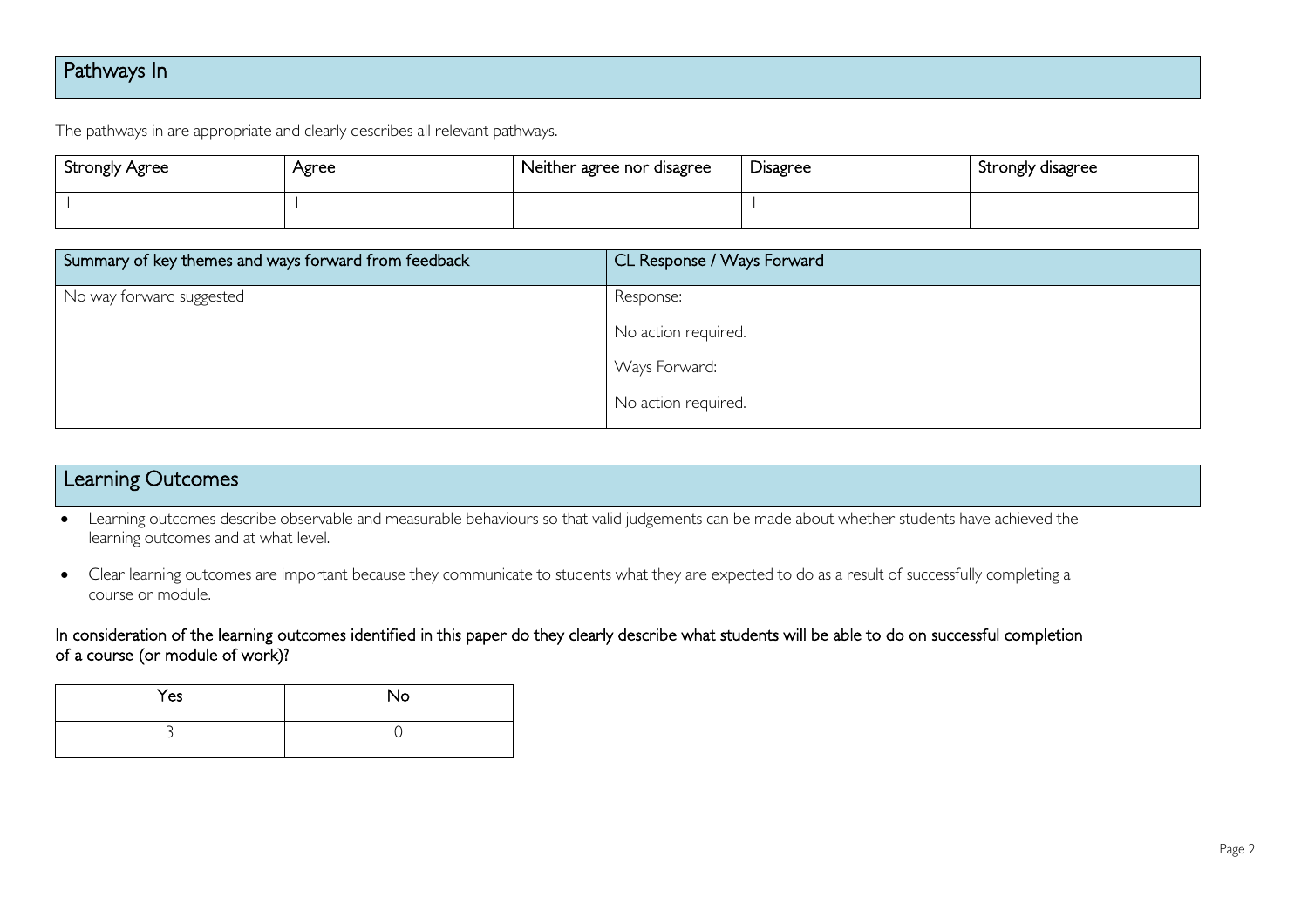| Summary of key themes and ways forward from feedback | CL Response / Ways Forward                                               |
|------------------------------------------------------|--------------------------------------------------------------------------|
| Concise summary of key themes                        | Response:                                                                |
| CL to summarise/edit as needed                       | Use of Computers and Internet standard is included.                      |
|                                                      | Ways Forward:                                                            |
|                                                      | Reading, Writing and Communication in English standard to be re-visited. |

## Course Structure

- All course structures for Tranche 1 courses are aligned to the Integrated Policy Model.
- All courses will be 150 hours in length, and divided equally into three weighted modules of 50 hours each.

#### Do you agree with the proposed organisation of modules identified in this paper?

| Yes | <b>No</b> |
|-----|-----------|
|     |           |

| Summary of key themes and ways forward from feedback                      | CL Response / Ways Forward                                                                                                                                                                                                              |
|---------------------------------------------------------------------------|-----------------------------------------------------------------------------------------------------------------------------------------------------------------------------------------------------------------------------------------|
| Proposed splitting of Module 1 (bookending Modules 2 and 3) is confusing. | Response: I                                                                                                                                                                                                                             |
|                                                                           | Informal feedback during consultation sessions also indicated a preference for a range<br>of actual workplace hours in Modules 2 and 3 rather than a fixed 40 hours e.g.<br>minimum of 30 with balance through simulated Workplacement. |
|                                                                           | Ways Forward:                                                                                                                                                                                                                           |
|                                                                           | Design options for course structure that incorporate flexible ways to approach<br>Module I.                                                                                                                                             |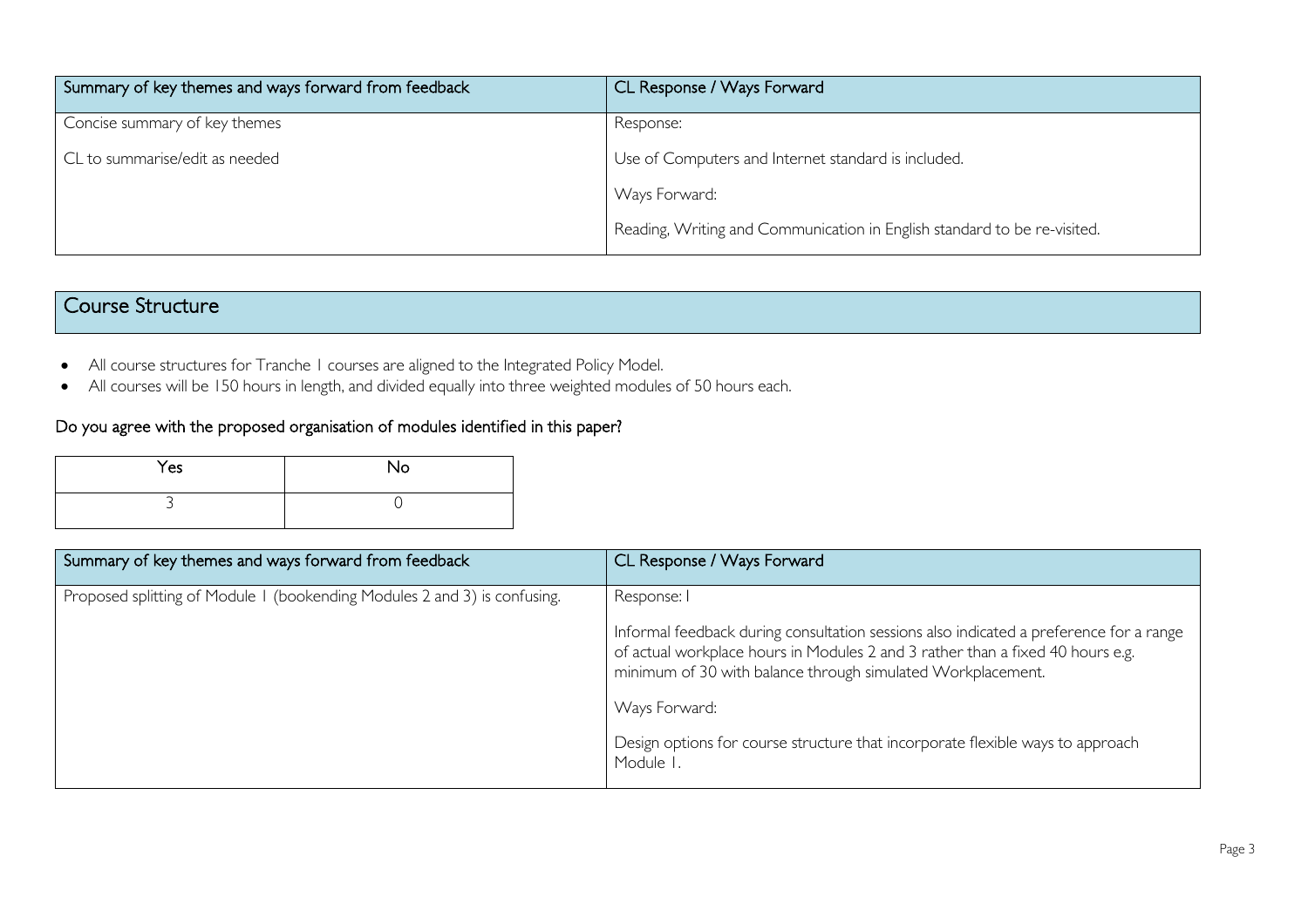## Delivery Sequence

#### Do you agree with the course delivery sequence proposed in this paper?

| Yes | No |
|-----|----|
|     |    |

| Summary of key themes and ways forward from feedback | CL Response / Ways Forward                                                                                                                                                                                         |
|------------------------------------------------------|--------------------------------------------------------------------------------------------------------------------------------------------------------------------------------------------------------------------|
| As noted in previous comment.                        | Response:                                                                                                                                                                                                          |
|                                                      | Design options for course structure that incorporate flexible ways to approach<br>  Module I in terms of delivery sequence. Note that this is less of an issue while the<br>course is only available as 150 hours. |

## Module Content

Please note that the descriptions of module content may vary from course to course for example:

- some *will* identify specific themes, concepts and topics to organise course content.
- some *may* enable teacher/learner choice of themes, concepts and topics.

#### Do you agree with the module content proposed in this this paper?

| Yes | <b>No</b> |
|-----|-----------|
| ∽   |           |

| Summary of key themes and ways forward from feedback | CL Response / Ways Forward  |
|------------------------------------------------------|-----------------------------|
| N/A                                                  | Response:                   |
|                                                      | No further action required. |